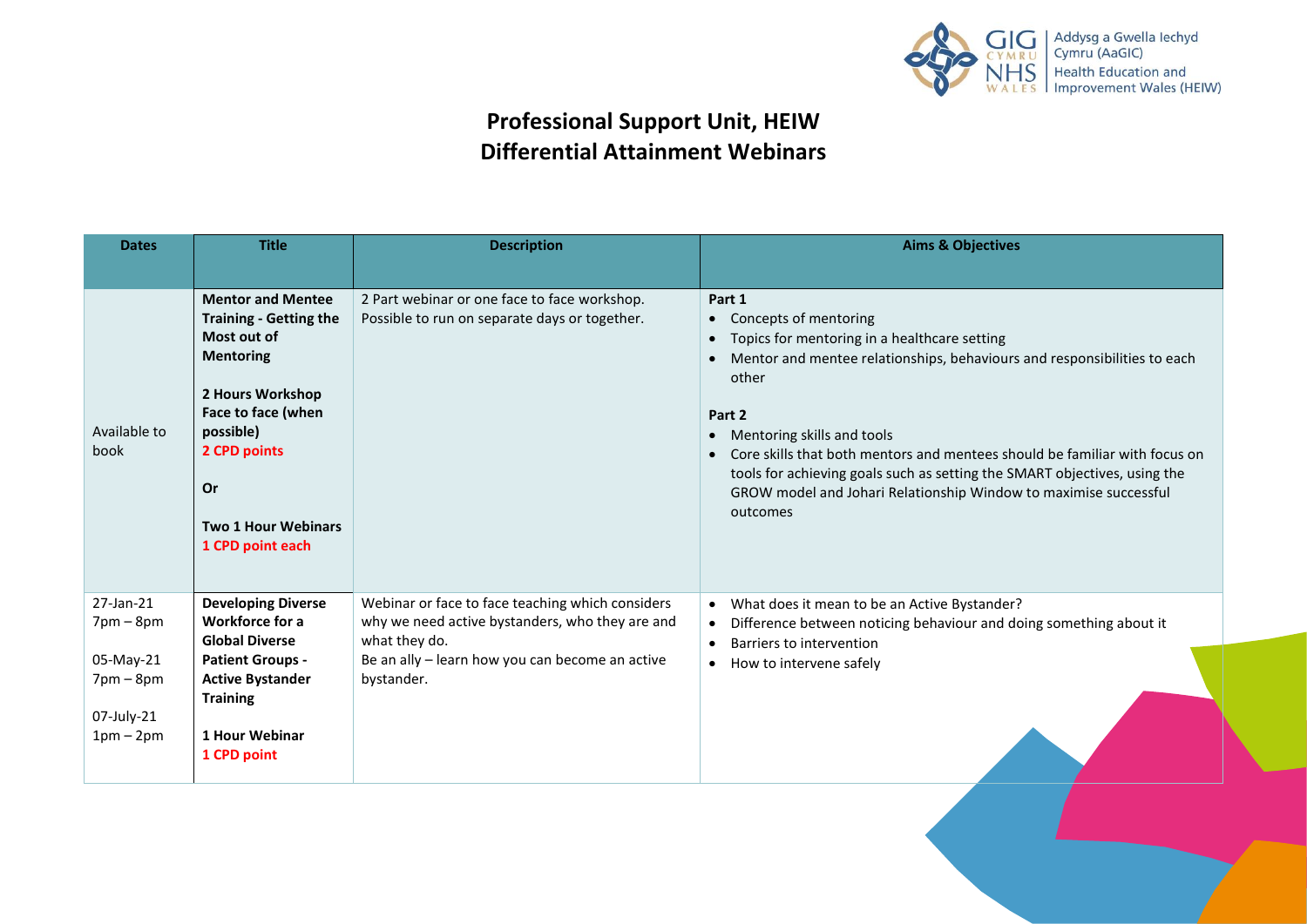| <b>Dates</b>                 | <b>Title</b>                                                                 | <b>Description</b>                                                                                                                              | <b>Aims &amp; Objectives</b>                                                                     |
|------------------------------|------------------------------------------------------------------------------|-------------------------------------------------------------------------------------------------------------------------------------------------|--------------------------------------------------------------------------------------------------|
|                              |                                                                              |                                                                                                                                                 |                                                                                                  |
| 13-Jan-21<br>$1pm-2pm$       | <b>Developing Diverse</b><br><b>Workforce for a</b><br><b>Global Diverse</b> | Webinar or face to face teaching which looks at the<br>who, what and how of Differential Attainment<br>before moving on to consider the system, | What is DA?<br>$\bullet$<br>Who does DA affect?<br>$\bullet$<br>What is the effect?<br>$\bullet$ |
| 26-Jan-21<br>$1pm-2pm$       | <b>Patient Groups-</b><br><b>Addressing</b><br><b>Differential</b>           | institutional and importantly individual<br>interventions that make a difference.                                                               | What is HEIW doing about DA?<br>$\bullet$<br>What can you do about DA?<br>$\bullet$              |
| 03-Feb-21<br>$7$ pm – $8$ pm | <b>Attainment</b>                                                            |                                                                                                                                                 |                                                                                                  |
| 11-Feb-21<br>$1pm-2pm$       | 1 Hour Webinar<br>1 CPD point                                                |                                                                                                                                                 |                                                                                                  |
| 26-Feb-21<br>$1pm-2pm$       |                                                                              |                                                                                                                                                 |                                                                                                  |
| 03-Mar-21<br>$1pm-2pm$       |                                                                              |                                                                                                                                                 |                                                                                                  |
| 14-Apr-21<br>$1pm-2pm$       |                                                                              |                                                                                                                                                 |                                                                                                  |
| 20-Apr-21<br>$1pm-2pm$       |                                                                              |                                                                                                                                                 |                                                                                                  |
| 12-May-21<br>1pm-2pm         |                                                                              |                                                                                                                                                 |                                                                                                  |
| 19-May-21<br>$1pm-2pm$       |                                                                              |                                                                                                                                                 |                                                                                                  |
| 17-Jun-21<br>$1pm-2pm$       |                                                                              |                                                                                                                                                 |                                                                                                  |
| 02-Jul-21<br>$1pm-2pm$       |                                                                              |                                                                                                                                                 |                                                                                                  |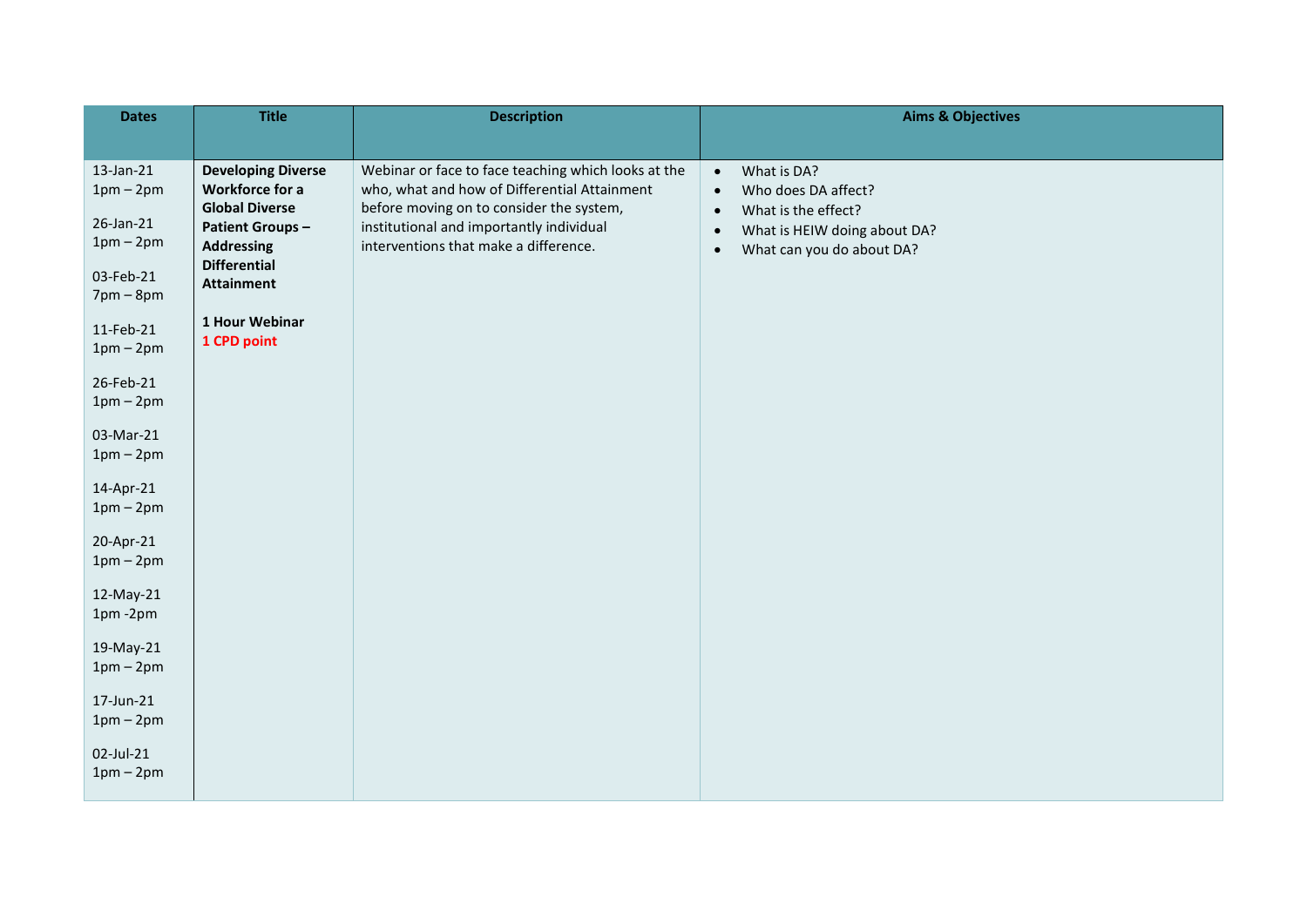| <b>Dates</b>                                                                                                    | <b>Title</b>                                                                                                  | <b>Description</b>                                                                                                                                                                                                             | <b>Aims &amp; Objectives</b>                                                                                                                                                                                                                                                                                                                            |
|-----------------------------------------------------------------------------------------------------------------|---------------------------------------------------------------------------------------------------------------|--------------------------------------------------------------------------------------------------------------------------------------------------------------------------------------------------------------------------------|---------------------------------------------------------------------------------------------------------------------------------------------------------------------------------------------------------------------------------------------------------------------------------------------------------------------------------------------------------|
|                                                                                                                 |                                                                                                               |                                                                                                                                                                                                                                |                                                                                                                                                                                                                                                                                                                                                         |
| 07-Apr-21<br>$7$ pm $-$ 8pm<br>09-June-21<br>$1pm-2pm$                                                          | <b>Crucial</b><br><b>Conversations: Giving</b><br>and receiving<br>feedback<br>1 Hour Webinar<br>1 CPD points | Webinar or face to face teaching where we consider<br>feedback conversations, why they're crucial before<br>moving on to the format and technique for success.                                                                 | An exploration of how crucial conversations are defined<br>$\bullet$<br>Why feedback is important<br>$\bullet$<br>Why we worry about feedback and the skills in receiving feedback.<br>$\bullet$                                                                                                                                                        |
| 10-Feb-21<br>$7$ pm $-$ 8pm<br>26-May-21<br>$7$ pm $-$ 8pm<br>21-July-21<br>$1pm-2pm$                           | <b>Minimising Imposter</b><br>Syndrome<br>Webinar<br>1 Hour                                                   | Imposter syndrome is the feeling of being a fraud,<br>despite evidence to the contrary.<br>This webinar is aimed at anyone who identifies with<br>impostor syndrome or who would like to<br>understand more to support others. | Recognise signs of Imposter syndrome<br>Effects of Imposter syndrome<br>$\bullet$<br>Risks Imposter syndrome<br>$\bullet$<br>Steps to manage and overcome symptoms<br>$\bullet$                                                                                                                                                                         |
| 17-Mar-21<br>24-Mar-21<br>31-Mar-21<br>All 7pm - 8pm<br>16-June-21<br>23-June-21<br>30-June-21<br>All 7pm - 8pm | <b>Exam Support</b><br><b>Webinars</b><br>3 Parts<br>1 Hour each                                              | A series of 3 webinars providing practical tips and<br>resources for a structured approach to revision,<br>suggestions for maximising preparation time and<br>tools for combatting anxiety to achieve exam<br>success.         | Part 1<br>Reflecting on your approach<br>$\bullet$<br>Organising your resources<br>Review of your College guidance<br>$\bullet$<br>Part 2<br>Creating a realistic study plan<br>$\bullet$<br>Generating support<br>Accelerating your learning<br>Part 3<br><b>Final Preparation</b><br>$\bullet$<br>Managing exam anxiety<br>Tips for MCQs<br>$\bullet$ |